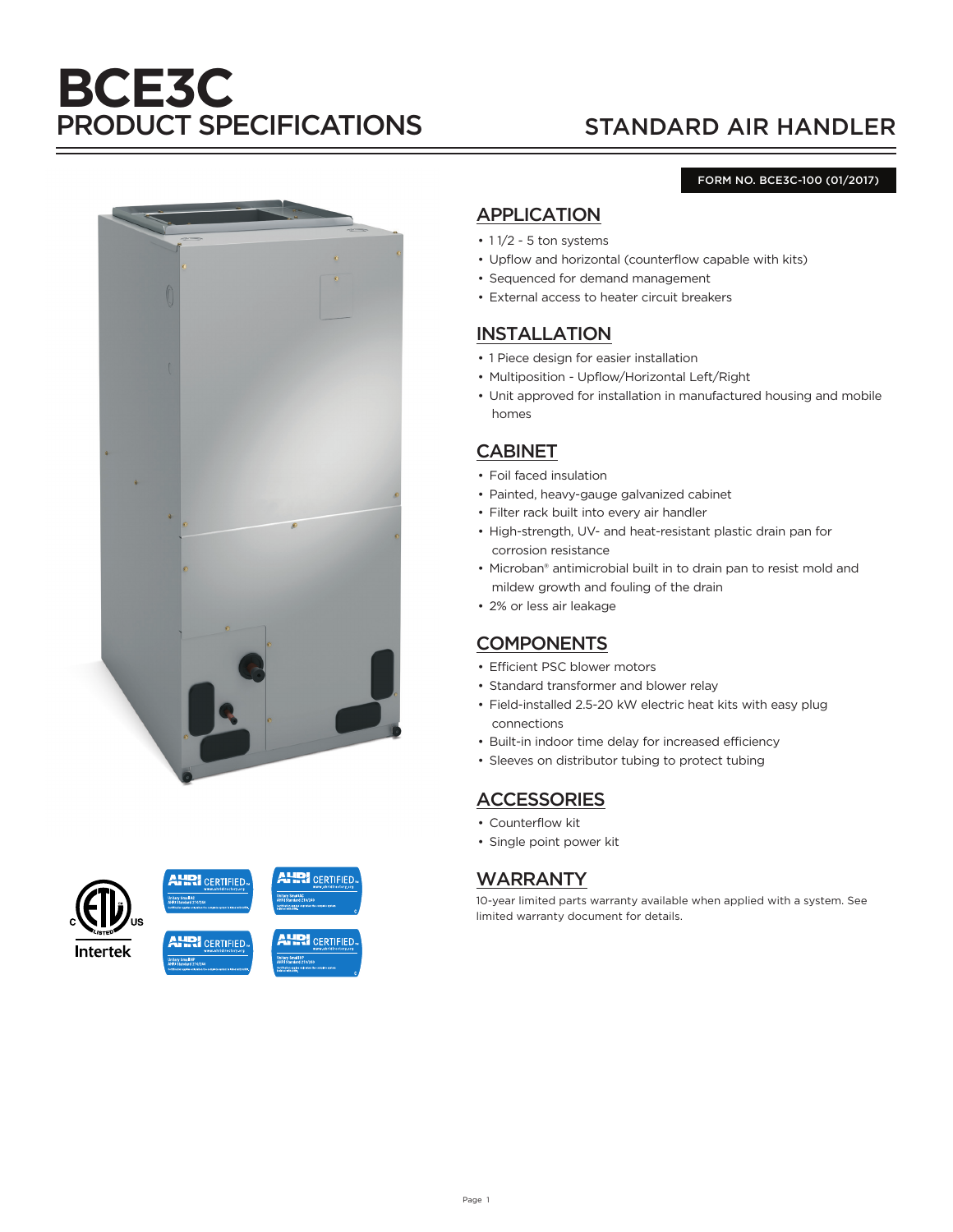

#### **PHYSICAL**

| Model   | Volts/Hz/Phase | Max. Elec. Heat<br>Available (kW) |                                   | <b>Filter Size</b> | Refrigerant<br>Connection (IDS) |                 | <b>Florator</b>       | Weight<br>(lbs.) |
|---------|----------------|-----------------------------------|-----------------------------------|--------------------|---------------------------------|-----------------|-----------------------|------------------|
|         |                |                                   | <b>Tranformer Size &amp; Type</b> | (in.)              | <b>Suction</b><br>(in.)         | Liquid<br>(in.) | Piston<br><b>Size</b> |                  |
| BCE3M18 | 208-230/60/1   | 7.5kW                             | 40 VA Class 2                     | 12 X 20            | 3/4                             | 3/8             | 0.053                 | 104              |
| BCE3M24 | 208-230/60/1   | 10 <sub>k</sub> W                 | 40 VA Class 2                     | 15 X 20            | 3/4                             | 3/8             | 0.057                 | 122              |
| BCE3M30 | 208-230/60/1   | 15kW                              | 40 VA Class 2                     | 15 X 20            | 3/4                             | 3/8             | 0.062                 | 125              |
| BCE3M36 | 208-230/60/1   | 15kW                              | 40 VA Class 2                     | 18 X 20            | 7/8                             | 3/8             | 0.071                 | 160              |
| BCE3M42 | 208-230/60/1   | 15kW                              | 40 VA Class 2                     | 18 X 24            | 7/8                             | 3/8             | 0.076                 | 162              |
| BCE3M48 | 208-230/60/1   | 20kW                              | 40 VA Class 2                     | 18 X 24            | 7/8                             | 3/8             | 0.080                 | 185              |
| BCE3M60 | 208-230/60/1   | 20kW                              | 40 VA Class 2                     | 18 X 24            | 7/8                             | 3/8             | 0.093                 | 185              |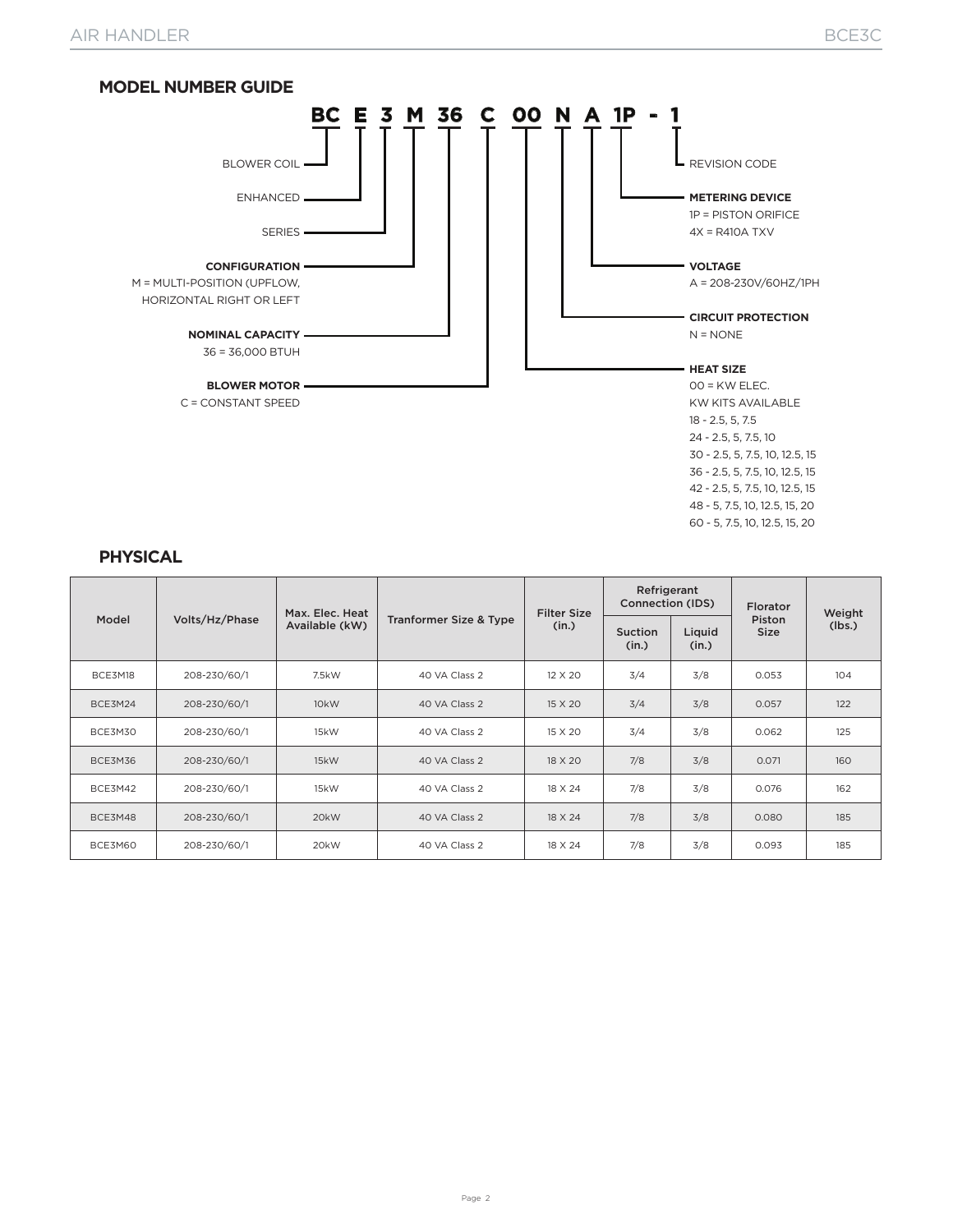### **ELECTRICAL**

|                | Elec. Heating<br>Cap. |                  |                       | Min. Circuit Ampacity    |                                                      |                          | Max. Circuit Breaker Size                            |              |                                                      |              | <b>Single Point Power Supply</b>                     |                               |                                                      |                                                      |                                                      |
|----------------|-----------------------|------------------|-----------------------|--------------------------|------------------------------------------------------|--------------------------|------------------------------------------------------|--------------|------------------------------------------------------|--------------|------------------------------------------------------|-------------------------------|------------------------------------------------------|------------------------------------------------------|------------------------------------------------------|
| Model          | kW                    | <b>Btuh</b>      | <b>Blower</b><br>Amps |                          | 208v                                                 |                          | 240 <sub>v</sub>                                     |              | 208v                                                 |              | 240 <sub>v</sub>                                     |                               | 208v                                                 |                                                      | 240 <sub>v</sub>                                     |
|                | 240 <sub>v</sub>      | 240 <sub>v</sub> |                       | $\mathbf{1}$             | $\overline{2}$                                       | $\mathbf{1}$             | $\overline{2}$                                       | $\mathbf{1}$ | $\overline{2}$                                       | $\mathbf{1}$ | $\overline{2}$                                       | Amps                          | Fuse                                                 | Amps                                                 | Fuse                                                 |
|                | $\circ$               | $\circ$          | 1.6                   | L,                       | ٠                                                    | Ĭ.                       | ÷,                                                   | 15           | ä,                                                   | 15           | ä,                                                   |                               | L,                                                   | ÷,                                                   | $\overline{a}$                                       |
|                | 2.5                   | 8600             | 1.6                   | 13.0                     | $\overline{\phantom{a}}$                             | 15.0                     | $\overline{\phantom{a}}$                             | 15           | ٠                                                    | 15           | $\overline{\phantom{a}}$                             | $\overline{\phantom{a}}$      | ٠                                                    | $\overline{\phantom{a}}$                             | $\overline{\phantom{a}}$                             |
| BCE3M18        | 5                     | 17100            | 1.6                   | 22.0                     | $\overline{\phantom{a}}$                             | 24.0                     | $\overline{\phantom{a}}$                             | 25           | $\overline{\phantom{a}}$                             | 30           | $\overline{\phantom{a}}$                             | $\overline{\phantom{a}}$      | $\overline{a}$                                       | $\overline{\phantom{a}}$                             | $\overline{\phantom{m}}$                             |
|                | 7.5                   | 25600            | 1.6                   | 31.0                     | ÷,                                                   | 35.0                     | $\overline{\phantom{a}}$                             | 40           | $\overline{\phantom{a}}$                             | 45           | $\sim$                                               | Ĭ.                            | Ĭ.                                                   | ÷,                                                   | i,                                                   |
|                | $\circ$               | $\circ$          | 1.6                   | $\overline{\phantom{a}}$ | $\overline{\phantom{a}}$                             |                          | $\overline{\phantom{a}}$                             | 15           | $\overline{\phantom{a}}$                             | 15           | $\overline{\phantom{a}}$                             | $\overline{\phantom{a}}$      | $\overline{a}$                                       | $\overline{\phantom{a}}$                             |                                                      |
|                | 2.5                   | 8600             | 1.6                   | 13.0                     | $\overline{\phantom{a}}$                             | 15.0                     | $\overline{\phantom{a}}$                             | 15           | $\overline{\phantom{a}}$                             | 15           | $\overline{\phantom{a}}$                             | $\overline{\phantom{a}}$      | -                                                    | $\qquad \qquad \blacksquare$                         | $\overline{\phantom{a}}$                             |
| <b>BCE3M24</b> | 5                     | 17100            | 1.6                   | 25.0                     | $\overline{\phantom{a}}$                             | 28.0                     | $\overline{\phantom{a}}$                             | 25           | $\overline{\phantom{a}}$                             | 30           | $\overline{\phantom{a}}$                             | $\overline{\phantom{a}}$      | $\overline{a}$                                       | $\overline{\phantom{a}}$                             | $\overline{\phantom{m}}$                             |
|                | 7.5                   | 25600            | 1.6                   | 36.0                     | $\overline{\phantom{a}}$                             | 41.0                     | $\overline{\phantom{a}}$                             | 40           | $\overline{a}$                                       | 45           | $\overline{\phantom{a}}$                             | $\overline{\phantom{a}}$      | $\overline{a}$                                       | $\overline{\phantom{a}}$                             | $\overline{\phantom{a}}$                             |
|                | 9                     | 30700            | 1.6                   | 43.0                     | $\overline{\phantom{a}}$                             | 49.0                     | $\overline{a}$                                       | 45           | $\overline{\phantom{a}}$                             | 50           | $\overline{\phantom{m}}$                             | $\overline{\phantom{a}}$      | $\overline{a}$                                       | $\overline{a}$                                       | $\overline{\phantom{a}}$                             |
|                | $\circ$               | $\circ$          | 1.9                   | $\overline{\phantom{a}}$ | $\overline{\phantom{a}}$                             | $\overline{\phantom{a}}$ | $\overline{\phantom{a}}$                             | 15           | $\overline{\phantom{a}}$                             | 15           | $\overline{\phantom{a}}$                             | $\overline{\phantom{a}}$      | ÷                                                    | $\overline{\phantom{a}}$                             | $\overline{\phantom{m}}$                             |
|                | 2.5                   | 8600             | 1.9                   | 14.0                     | $\overline{\phantom{a}}$                             | 15.0                     | $\overline{\phantom{a}}$                             | 15           | $\overline{\phantom{a}}$                             | 15           | $\overline{\phantom{a}}$                             | $\overline{\phantom{a}}$      | ÷                                                    | $\overline{\phantom{a}}$                             | $\overline{\phantom{a}}$                             |
|                | $\mathsf S$           | 17100            | 1.9                   | 25.0                     | $\overline{\phantom{a}}$                             | 28.0                     | $\overline{\phantom{a}}$                             | 25           | ä,                                                   | 30           | $\overline{\phantom{a}}$                             | $\overline{\phantom{a}}$      | i,                                                   | ä,                                                   | $\overline{a}$                                       |
| <b>BCE3M30</b> | 7.5                   | 25600            | 1.9                   | 36.0                     | $\overline{\phantom{a}}$                             | 41.0                     | $\sim$                                               | 40           | ÷.                                                   | 45           | $\sim$                                               | ٠                             | ٠                                                    | $\sim$                                               | $\overline{\phantom{a}}$                             |
|                | 9                     | 30700            | 1.9                   | 43.0                     | $\overline{\phantom{a}}$                             | 49.0                     | $\overline{\phantom{a}}$                             | 45           | $\overline{a}$                                       | 50           | $\overline{\phantom{a}}$                             | $\overline{\phantom{a}}$      | $\overline{a}$                                       | $\overline{\phantom{a}}$                             | $\overline{a}$                                       |
|                | 12.5                  | 42700            | 1.9                   | 40.0                     | 19.0                                                 | 46.0                     | 22.0                                                 | 40           | 20                                                   | 50           | 25                                                   | 59                            | 60                                                   | 67                                                   | 70                                                   |
|                | 15                    | 51200            | 1.9                   | 25.0                     | 45.0                                                 | 28                       | 52                                                   | 25           | 50                                                   | 30           | 60                                                   | 70                            | 70                                                   | 81                                                   | 90                                                   |
|                | $\circ$               | $\circ$          | 2.3                   | $\overline{\phantom{a}}$ | $\overline{\phantom{a}}$                             | $\frac{1}{2}$            | $\overline{\phantom{a}}$                             | 15           | $\overline{\phantom{a}}$                             | 15           | $\overline{\phantom{a}}$                             | $\overline{\phantom{a}}$      | $\overline{a}$                                       | $\overline{\phantom{a}}$                             | $\overline{\phantom{a}}$                             |
|                | 2.5                   | 8600             | 2.3                   | 14.0                     | $\overline{\phantom{a}}$                             | 16.0                     | $\overline{\phantom{a}}$                             | 15           | $\overline{\phantom{0}}$                             | 20           | $\overline{\phantom{a}}$                             | $\overline{\phantom{a}}$      | $\overline{\phantom{a}}$                             | $\overline{\phantom{a}}$                             | $\overline{\phantom{a}}$                             |
|                | 5                     | 17100            | 2.3                   | 25.0                     | $\overline{\phantom{a}}$                             | 29.0                     | $\overline{\phantom{a}}$                             | 25           | $\overline{a}$                                       | 30           | $\overline{\phantom{m}}$                             | $\overline{\phantom{a}}$      | $\overline{\phantom{m}}$                             | $\overline{a}$                                       | $\overline{\phantom{a}}$                             |
| <b>BCE3M36</b> | 7.5<br>$\mathsf 9$    | 25600<br>30700   | 2.3<br>2.3            | 36.0<br>43.0             | $\overline{\phantom{a}}$                             | 42.0<br>49.0             | $\overline{a}$<br>$\overline{\phantom{a}}$           | 40<br>45     | $\overline{a}$<br>$\overline{\phantom{a}}$           | 45<br>50     | $\overline{\phantom{m}}$                             | $\overline{\phantom{a}}$      | ÷                                                    | $\overline{a}$<br>$\overline{\phantom{a}}$           | $\overline{a}$<br>$\overline{\phantom{a}}$           |
|                | 12.5                  | 42700            | 2.3                   | 40.0                     | 19.0                                                 | 46.0                     | 22.0                                                 | 40           | 20                                                   | 50           | 25                                                   | 59                            | 60                                                   | 68                                                   | 70                                                   |
|                | 15                    | 51200            | 2.3                   | 25.0                     | 45.0                                                 | 29.0                     | 52.0                                                 | 25           | 50                                                   | 30           | 60                                                   | 70                            | 70                                                   | 81                                                   | 90                                                   |
|                | $\circ$               | $\circ$          | 1.9                   | $\overline{\phantom{a}}$ | ÷,                                                   | ä,                       | $\overline{\phantom{a}}$                             | 15           | ä,                                                   | 15           | ä,                                                   | ÷,                            | i,                                                   | $\overline{\phantom{a}}$                             | $\overline{a}$                                       |
|                | 2.5                   | 8600             | 1.9                   | 14.0                     | $\overline{\phantom{a}}$                             | 15.0                     | $\overline{\phantom{a}}$                             | 15           | ٠                                                    | 15           | ٠                                                    | $\overline{\phantom{a}}$      | ä,                                                   | ٠                                                    | $\overline{\phantom{a}}$                             |
|                | 5                     | 17100            | 1.9                   | 25.0                     | $\overline{\phantom{a}}$                             | 28.0                     | $\overline{\phantom{a}}$                             | 25           | $\overline{\phantom{a}}$                             | 30           | $\overline{\phantom{a}}$                             | $\overline{\phantom{a}}$      | $\overline{\phantom{a}}$                             | $\overline{\phantom{a}}$                             | $\frac{1}{2}$                                        |
| <b>BCE3M42</b> | 7.5                   | 25600            | 1.9                   | 36.0                     | $\overline{\phantom{a}}$                             | 41.0                     | $\overline{\phantom{a}}$                             | 40           | $\overline{\phantom{a}}$                             | 45           | $\overline{\phantom{a}}$                             | $\overline{\phantom{a}}$      | $\overline{a}$                                       | $\overline{\phantom{a}}$                             | $\overline{\phantom{a}}$                             |
|                | 9                     | 30700            | 1.9                   | 43.0                     | $\overline{\phantom{a}}$                             | 49.0                     | $\overline{\phantom{a}}$                             | 45           | $\overline{\phantom{a}}$                             | 50           | $\overline{\phantom{a}}$                             | $\overline{\phantom{a}}$      | ÷,                                                   | ÷,                                                   | $\frac{1}{2}$                                        |
|                | 12.5                  | 42700            | 1.9                   | 40.0                     | 19.0                                                 | 46.0                     | 22.0                                                 | 40           | 20                                                   | 50           | 25                                                   | 54                            | 60                                                   | 67                                                   | 70                                                   |
|                | 15                    | 51200            | 1.9                   | 25.0                     | 45.0                                                 | 28.0                     | 52.0                                                 | 25           | 50                                                   | 30           | 60                                                   | 70                            | 70                                                   | 81                                                   | 90                                                   |
|                | $\circ$               | $\circ$          | 3.9                   | $\overline{\phantom{a}}$ | $\overline{\phantom{a}}$                             | $\overline{\phantom{a}}$ | $\overline{\phantom{a}}$                             | 15           | $\overline{a}$                                       | 15           | $\overline{\phantom{a}}$                             | $\overline{\phantom{a}}$      | $\overline{\phantom{m}}$                             | $\overline{\phantom{a}}$                             | $\overline{\phantom{m}}$                             |
|                | 5                     | 17100            | 3.9                   | 27.0                     | $\overline{\phantom{a}}$                             | 31.0                     | $\overline{\phantom{a}}$                             | 30           | $\overline{a}$                                       | 35           | $\overline{\phantom{a}}$                             | $\overline{\phantom{a}}$      |                                                      | $\overline{\phantom{a}}$                             | $\overline{\phantom{m}}$                             |
|                | 7.5                   | 25600            | 3.9                   | 39.0                     | $\overline{\phantom{a}}$                             | 44.0                     | $\overline{\phantom{a}}$                             | 40           | $\overline{\phantom{a}}$                             | 45           | $\overline{\phantom{a}}$                             | $\overline{\phantom{a}}$      | $\overline{\phantom{a}}$                             | $\overline{\phantom{a}}$                             | $\overline{\phantom{a}}$                             |
| BCE3M48        | $\overline{9}$        | 30700            | 3.9                   | 45.0                     | $\overline{\phantom{a}}$                             | 52.0                     | $\overline{\phantom{a}}$                             | 45           | $\overline{\phantom{a}}$                             | 60           | $\overline{\phantom{a}}$                             | $\overline{\phantom{a}}$      | $\overline{\phantom{a}}$                             | $\overline{\phantom{a}}$                             | $\overline{\phantom{a}}$                             |
|                | 12.5                  | 42700            | 3.9                   | 42.0                     | 19.0                                                 | 48.0                     | 22.0                                                 | 45           | 20                                                   | 50           | 25                                                   | 61                            | 70                                                   | 70                                                   | 70                                                   |
|                | 15                    | 51200            | 3.9                   | 27.0                     | 45.0                                                 | 31.0                     | 52.0                                                 | 30           | 50                                                   | 35           | 60                                                   | 72                            | 80                                                   | 83                                                   | 90                                                   |
|                | 20                    | 68300            | 3.9                   | 45.0                     | 50.0                                                 | 52.0                     | 57.0                                                 | 45           | 50                                                   | 60           | 60                                                   | 95                            | 100                                                  | 109                                                  | <b>110</b>                                           |
|                | $\circ$               | $\circ$          | 3.9                   | $\sim$                   | $\overline{\phantom{a}}$                             | $\sim$                   | $\sim$                                               | 15           | $\sim$                                               | 15           | $\overline{\phantom{a}}$                             | $\overline{\phantom{a}}$      | $\overline{\phantom{a}}$                             | $\sim$                                               | $\overline{\phantom{a}}$                             |
|                | 5                     | 17100            | 3.9                   | 27.0                     | $\overline{\phantom{a}}$                             | 31.0                     | $\overline{\phantom{a}}$                             | 30           | $\overline{\phantom{a}}$                             | 35           | $\overline{\phantom{a}}$                             | $\overline{\phantom{a}}$      | $\overline{\phantom{a}}$                             | $\overline{\phantom{a}}$                             | $\overline{\phantom{a}}$                             |
| BCE3M60        | 7.5<br>9              | 25600<br>30700   | 3.9<br>3.9            | 39.0<br>45.0             | $\overline{\phantom{a}}$<br>$\overline{\phantom{a}}$ | 44.0<br>52.0             | $\overline{\phantom{a}}$<br>$\overline{\phantom{a}}$ | 40<br>45     | $\overline{\phantom{a}}$<br>$\overline{\phantom{a}}$ | 45<br>60     | $\overline{\phantom{a}}$<br>$\overline{\phantom{a}}$ | $\overline{\phantom{a}}$<br>٠ | $\overline{\phantom{a}}$<br>$\overline{\phantom{a}}$ | $\overline{\phantom{a}}$<br>$\overline{\phantom{a}}$ | $\overline{\phantom{a}}$<br>$\overline{\phantom{a}}$ |
|                | 12.5                  | 42700            | 3.9                   | 42.0                     | 19.0                                                 | 48.0                     | 22.0                                                 | 45           | 20                                                   | 50           | 25                                                   | 61                            | 70                                                   | 70                                                   | 70                                                   |
|                | 15                    | 51200            | 3.9                   | 27.0                     | 45.0                                                 | 31.0                     | 52.0                                                 | 30           | 50                                                   | 35           | 60                                                   | 72                            | 80                                                   | 83                                                   | 90                                                   |
|                | 20                    | 68300            | 3.9                   | 45.0                     | 50.0                                                 | 52.0                     | 57.0                                                 | 45           | 50                                                   | 60           | 60                                                   | 95                            | 100                                                  | 109                                                  | 110                                                  |

*1. For 208 volt use .751 correction factor for kW and Btuh*

*3. Circuit #1 includes blower motor amps except 20kW models*

*2. 12.5kW, 15 and 20kW (2 stage models) require 2 supply circuits*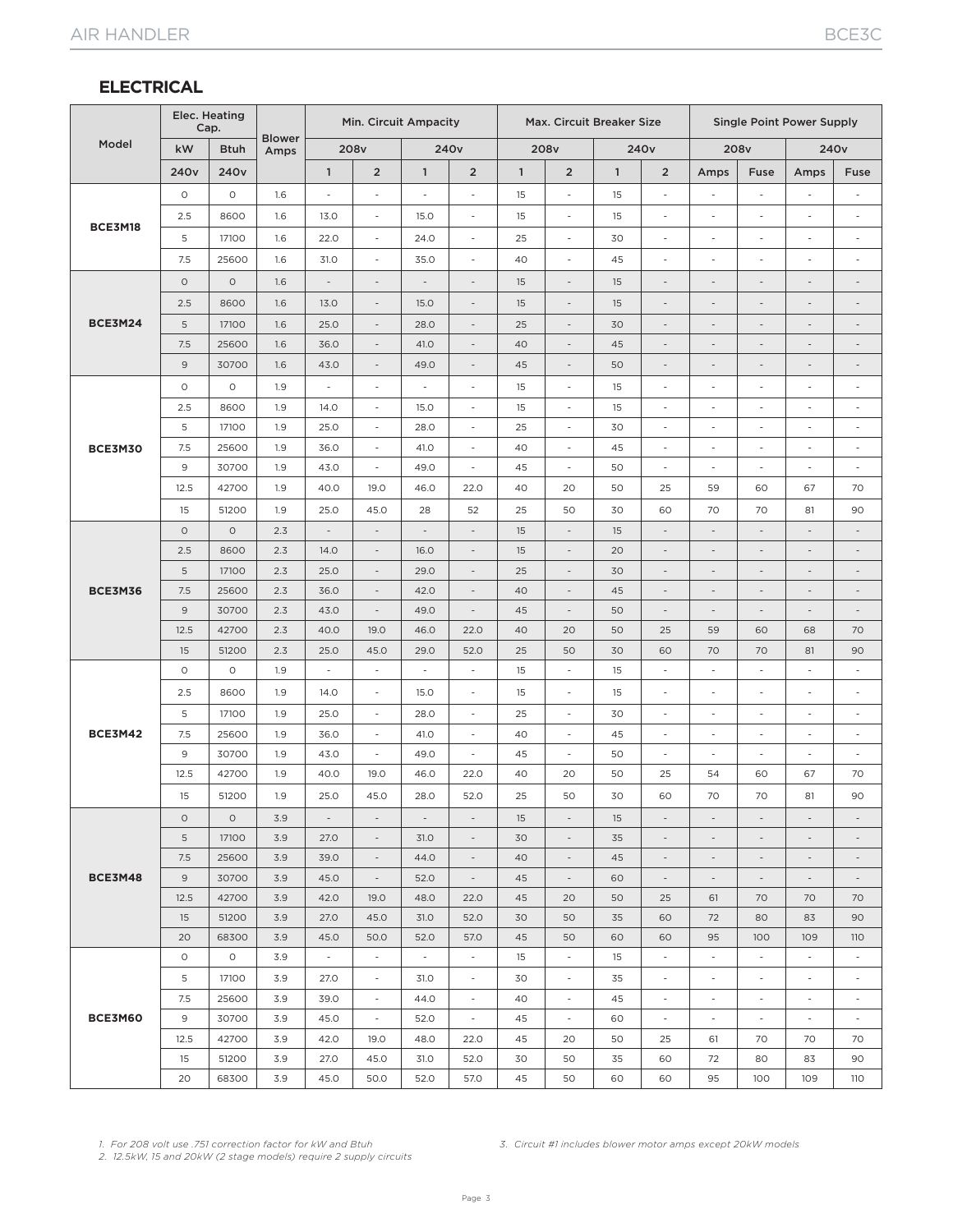#### **BLOWER**

|                |                 |                   | Speed Tap    | CFM @ ESP - in. W.C. |      |      |      |      |  |  |
|----------------|-----------------|-------------------|--------------|----------------------|------|------|------|------|--|--|
| Model          | Motor Size (hp) | Blower Size (in.) |              | 0.1                  | 0.2  | 0.3  | 0.4  | 0.5  |  |  |
|                |                 |                   | Low (Red)    | 510                  | 495  | 475  | 420  | 325  |  |  |
| BCE3M18        | 1/3             | $9 \times 6$      | Med (Blue)   | 670                  | 650  | 630  | 595  | 505  |  |  |
|                |                 |                   | High (Black) | 905                  | 865  | 820  | 770  | 705  |  |  |
|                |                 | $9 \times 6$      | Low (Red)    | 630                  | 625  | 615  | 610  | 580  |  |  |
| BCE3M24        | 1/3             |                   | Med (Blue)   | 885                  | 875  | 850  | 820  | 780  |  |  |
|                |                 |                   | High (Black) | 1130                 | 1100 | 1070 | 1010 | 950  |  |  |
|                |                 | $10 \times 8$     | Low (Red)    | 900                  | 865  | 830  | 780  | 740  |  |  |
| BCE3M30        | 1/3             |                   | Med (Blue)   | 1075                 | 1060 | 1030 | 985  | 940  |  |  |
|                |                 |                   | High (Black) | 1240                 | 1210 | 1170 | 1135 | 1085 |  |  |
|                |                 | $10 \times 8$     | Low (Red)    | 1075                 | 1040 | 1000 | 950  | 900  |  |  |
| BCE3M36        | 1/3             |                   | Med (Blue)   | 1300                 | 1250 | 1205 | 1145 | 1085 |  |  |
|                |                 |                   | High (Black) | 1510                 | 1450 | 1390 | 1320 | 1245 |  |  |
|                |                 | $12 \times 8$     | Low (Red)    | 1325                 | 1315 | 1300 | 1275 | 1225 |  |  |
| <b>BCE3M42</b> | 1/3             |                   | Med (Blue)   | 1490                 | 1465 | 1440 | 1395 | 1315 |  |  |
|                |                 |                   | High (Black) | 1820                 | 1770 | 1690 | 1600 | 1500 |  |  |
|                |                 | $11 \times 9$     | Low (Red)    | 1775                 | 1710 | 1645 | 1565 | 1470 |  |  |
| <b>BCE3M48</b> | 1/2             |                   | Med (Blue)   | 1995                 | 1895 | 1800 | 1685 | 1560 |  |  |
|                |                 |                   | High (Black) | 2070                 | 1970 | 1850 | 1719 | 1595 |  |  |
| BCE3M60        |                 |                   | Low (Red)    | 1675                 | 1630 | 1580 | 1520 | 1450 |  |  |
|                | 1/2             | $12 \times 9$     | Med (Blue)   | 1965                 | 1925 | 1875 | 1800 | 1695 |  |  |
|                |                 |                   | High (Black) | 2140                 | 2085 | 2000 | 1895 | 1795 |  |  |

*All data given while air handler is operating with a wet DX coil and air filter installed.*

*Speeds marked in italics with an asterisk\* are the factory settings for both heating and cooling.*

*Cooling speeds should not be reduced below factory settings.*

*Different speeds can be set for heating mode.*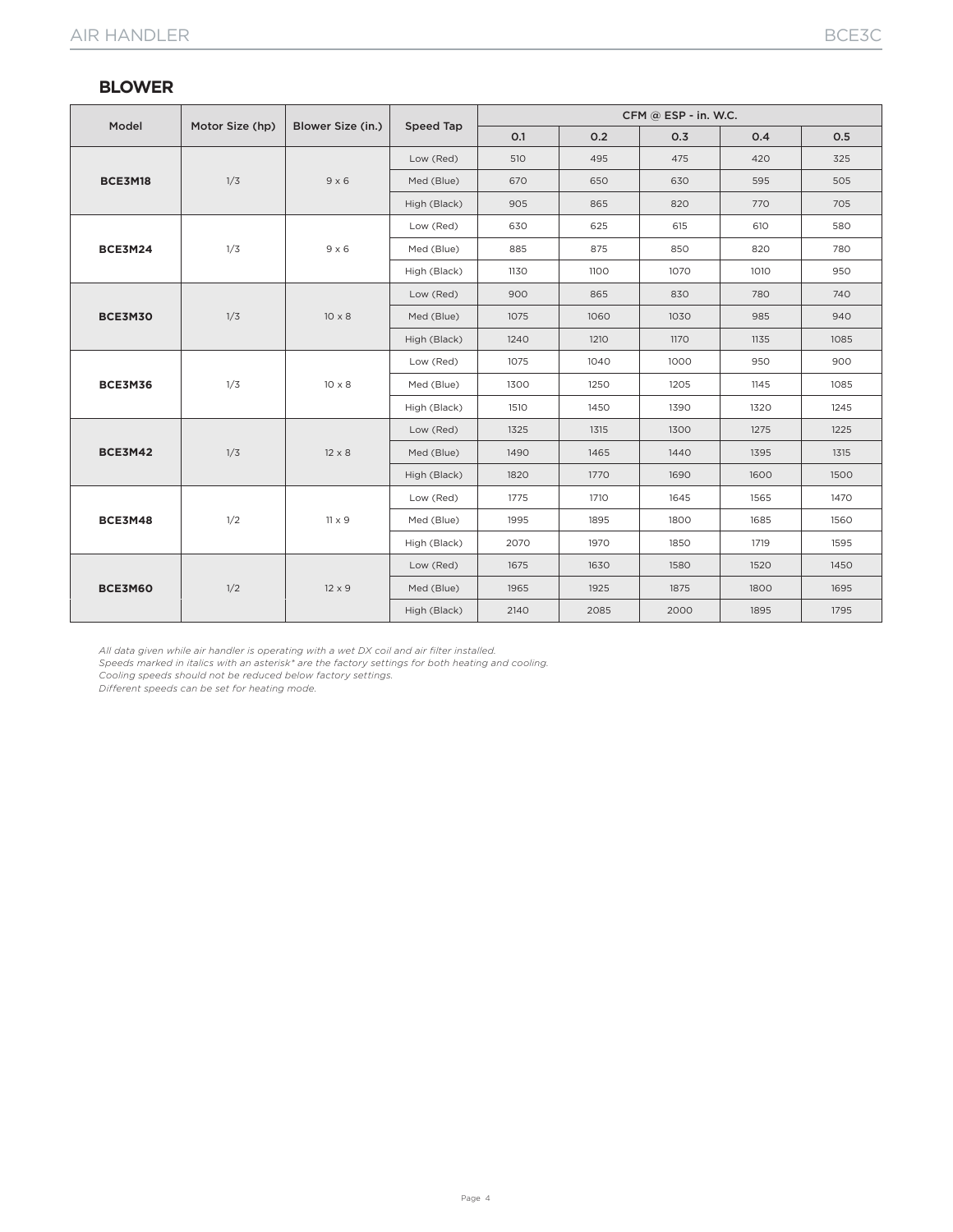#### **ACCESSORIES**

| <b>DESCRIPTION</b>     | <b>WHERE USED</b> | <b>KIT NUMBER</b> |
|------------------------|-------------------|-------------------|
|                        | 18                | 96W37             |
|                        | 24, 30            | 96W38             |
| <b>Counterflow Kit</b> | 36                | 97W95             |
|                        | 42, 48, 60        | 97W96             |
| Single Point Power Kit | ALL BCE3          | 21H39             |

#### **ELECTRIC HEAT KITS**

| <b>DESCRIPTION</b>                                          | <b>WHERE USED</b>               | <b>KIT NUMBER</b> |
|-------------------------------------------------------------|---------------------------------|-------------------|
| ECB25-2.5-P 2.5 kW Electric Heater with Terminal Block      | BCE3*18, 24, 30, 36, 42         | <b>12R08</b>      |
| ECB25-5-P 5 kW Electric Heater with Terminal Block          | BCE3*18, 24, 30, 36, 42, 48, 60 | 12R45             |
| ECB25-5CB-P 5 kW Electric Heater with Circuit Breaker       | BCE3*18, 24, 30, 36, 42, 48, 60 | 12R60             |
| ECB25-7-P 7.5 kW Electric Heater with Terminal Block        | BCE3*18, 24, 30, 36, 42, 48, 60 | <b>12SO8</b>      |
| ECB25-7CB-P 7.5 kW Electric Heater with Circuit Breaker     | BCE3*18, 24, 30, 36, 42, 48, 60 | 12R61             |
| ECB25-10-P Electric Heater/9 kW                             | BCE3*24, 30, 36, 42, 48, 60     | <b>12S59</b>      |
| ECB25-10CB-P Electric Heater/9 kW w/breaker                 | BCE3*24, 30, 36, 42, 48, 60     | <b>12S60</b>      |
| ECB25-12.5CB-P 12.5 kW Electric Heater with Circuit Breaker | BCE3*30, 36, 42, 48, 60         | <b>12S77</b>      |
| ECB25-15CB-P Electric Heater/15 kW                          | BCE3*30, 36, 42, 48, 60         | <b>12S87</b>      |
| ECB25-20CB-P Electric Heater/20 kW                          | BCE3*48, 60                     | <b>12S88</b>      |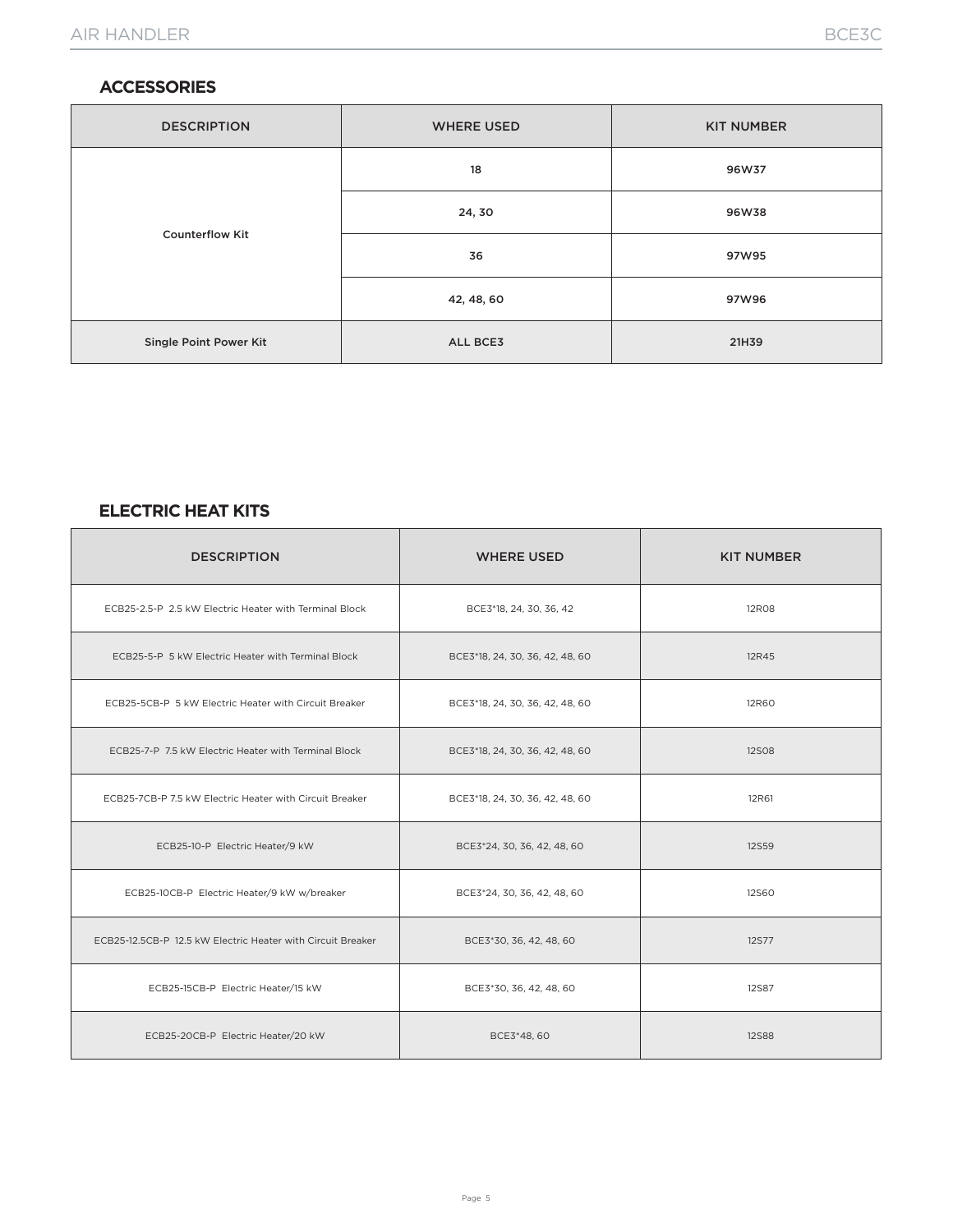

|                  | 018        |     | 024        |      | 030        |      | 036        |      | 042        |      | 048-060    |      |
|------------------|------------|-----|------------|------|------------|------|------------|------|------------|------|------------|------|
| <b>Dimension</b> | in.        | mm  | in.        | mm   | in.        | mm   | in.        | mm   | in.        | mm   | in.        | mm   |
| A                | 38         | 965 | $40-1/2$   | 1029 | 43         | 1092 | $52 - 1/2$ | 1334 | 48         | 1219 | $52 - 1/2$ | 1334 |
| в                | 15         | 381 | $18-1/2$   | 470  | $18-1/2$   | 470  | $21 - 7/8$ | 556  | $21 - 7/8$ | 556  | $21 - 7/8$ | 556  |
| с                | 22         | 559 | 22         | 559  | 22         | 559  | 22         | 559  | $26 - 1/4$ | 667  | $26 - 1/4$ | 667  |
| D                | 13         | 330 | $16 - 1/2$ | 419  | $16 - 1/2$ | 419  | $19 - 7/8$ | 505  | $19 - 7/8$ | 505  | $19 - 7/8$ | 505  |
| Е                | $14 - 1/2$ | 368 | $14 - 1/2$ | 368  | $14 - 1/2$ | 368  | $14 - 1/2$ | 368  | $18 - 3/4$ | 476  | $18 - 3/4$ | 476  |
| F                | 8          | 203 | 8          | 203  | 8          | 203  | 8          | 203  | $9 - 1/4$  | 235  | $9 - 1/4$  | 235  |
| G                | $5 - 5/8$  | 143 | $5 - 5/8$  | 143  | $5 - 5/8$  | 143  | $5 - 5/8$  | 143  | $4 - 1/2$  | 114  | $4 - 1/2$  | 114  |
| H                | $12 - 3/4$ | 324 | $16 - 1/4$ | 413  | $16 - 1/4$ | 413  | $19 - 5/8$ | 498  | $19 - 5/8$ | 498  | $19 - 5/8$ | 498  |
| J                | $20 - 3/8$ | 518 | $20 - 3/8$ | 518  | $20 - 3/8$ | 518  | $20 - 3/8$ | 518  | $24 - 5/8$ | 625  | $24 - 5/8$ | 625  |